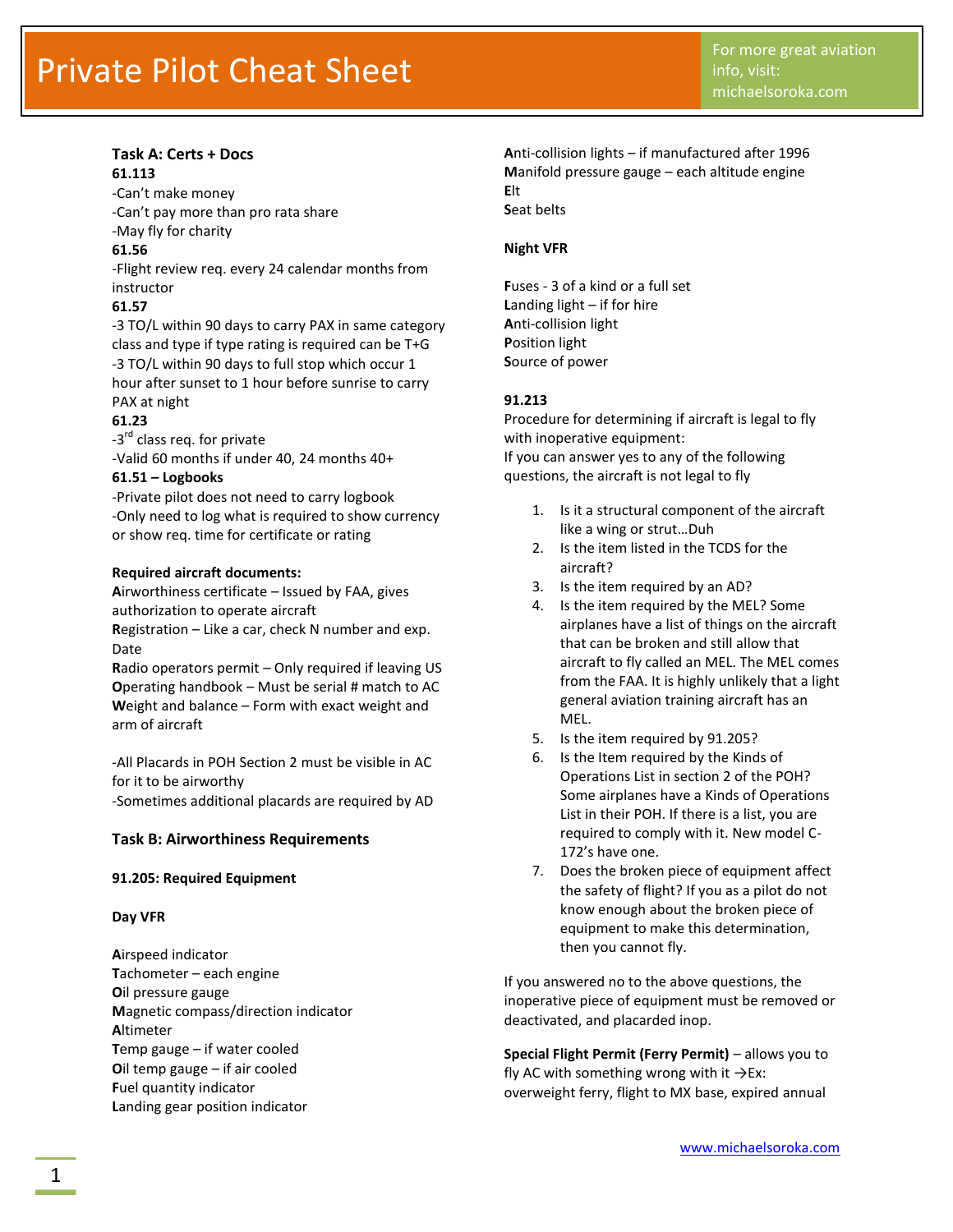-Obtain from FSDO of origin of flight **AD** – Airworthiness Directive – like an airplane recall, can ground AC until certain MX is done.

-Obtain ADs from FAA website **Compliance Records** - Records in AC MX records that verify compliance with Ads. Ask flight school for location of MX records before CR. They are not kept in AC.

#### **Required aircraft inspections:**

**Annual** – 12 calendar months for all aircraft **100 Hour** – 100 hours TIS – only Req. If AC is for hire **ELT** – 12 Calendar months - ELT batteries must be replaced after half of their usable life or 1 hour of use

**Static system** – 24 calendar months (IFR ONLY) **Transponder** – 12 Calendar months

-Annual can count for 100 hour, 100 hour cannot count for annual

-All MX except preventative MX on AC must be performed by A&P cert. mechanic. Annual inspections and major repairs must be approved by A&P with IA

Most common METAR Codes (also used in TAF)

#### **Task C: Weather**

**Modifiers (changes precip.)** + Heavy - Light VC Vicinity -5-10sm from AP FZ **Freezing** SH Showers **Precipitation** RA | Rain SN Snow TS Thunderstorm **Obscuration** FG | Fog HZ | Haze BR | Mist

#### **METAR**

-Issued ever hour, usually 5 minutes before the hour -SPECI denotes METAR issued for significant WX change

#### **Decoding:**

KJFK 110351Z 02005KT 1/2SM -DZ BR OVC003 03/02 A3027 RMK AO2 SFC VIS 1 1/2 RAE42DZB42 SLP248 P0001 T00280017 \$

**KJFK** - Station ID **110351Z** – Day of the month and time issued in Zulu  $(11<sup>th</sup>$  day at 3:51 Zulu) **02005KT** – Wind (020 @ 05 kts) **1/2SM** – Visibility

**OVC003** – Sky Condition height in 100' increments (Overcast at 300)

**03/02** – Temp. and dew point in Celsius. If negative an M will precede number.

**A3027** – Altimeter setting in InHg

RMK section rarely asked on PPL CR. **Common RMK section terms: A02** – Automated station is smart enough to tell rain

from snow **A01**- Automated station cannot tell rain from snow **SLP** – Sea level pressure in Millibars excluding the 10 or 9

**P0002** - .02" of liquid has fallen from the sky **T0250222** – Accurate temp. is  $25.0^{\circ}$  and DP is  $22.2^{\circ}$ 

#### **TAF**

Terminal Aerodrome Forecast -Forecast from 5nm radius of airport

- 24 or 30 hour forecasts (sometimes 18)
- Issued 4 times a day

#### **Decoding:**

KJAX 102320Z 1100/1124 00000KT P6SM SCT035 FM110300 00000KT 5SM BR BKN010 BKN020 FM110600 16003KT 2SM BR BKN005 OVC010 TEMPO 1108/1112 1SM BR OVC003 FM111400 20010G18KT P6SM VCSH BKN015 OVC025

FM111700 24014G23KT 5SM -SHRA OVC015

**KJAX** – Station ID

**102320Z** – Day of month and time of issuance **1100/1124** – Validity period  $(11<sup>th</sup>$  day from 00Z to 24Z)

**00000KT P6SM SCT035** – WX at issued time, same as METAR

**FM** – indicates predicted weather at time time listed after to the next from statement

**TEMPO** – Indicates short duration WX which occurs between FM statements

[www.michaelsoroka.com](http://www.michaelsoroka.com/) www.michaelsoroka.com www.michaelsoroka.com www.michaelsoroka.com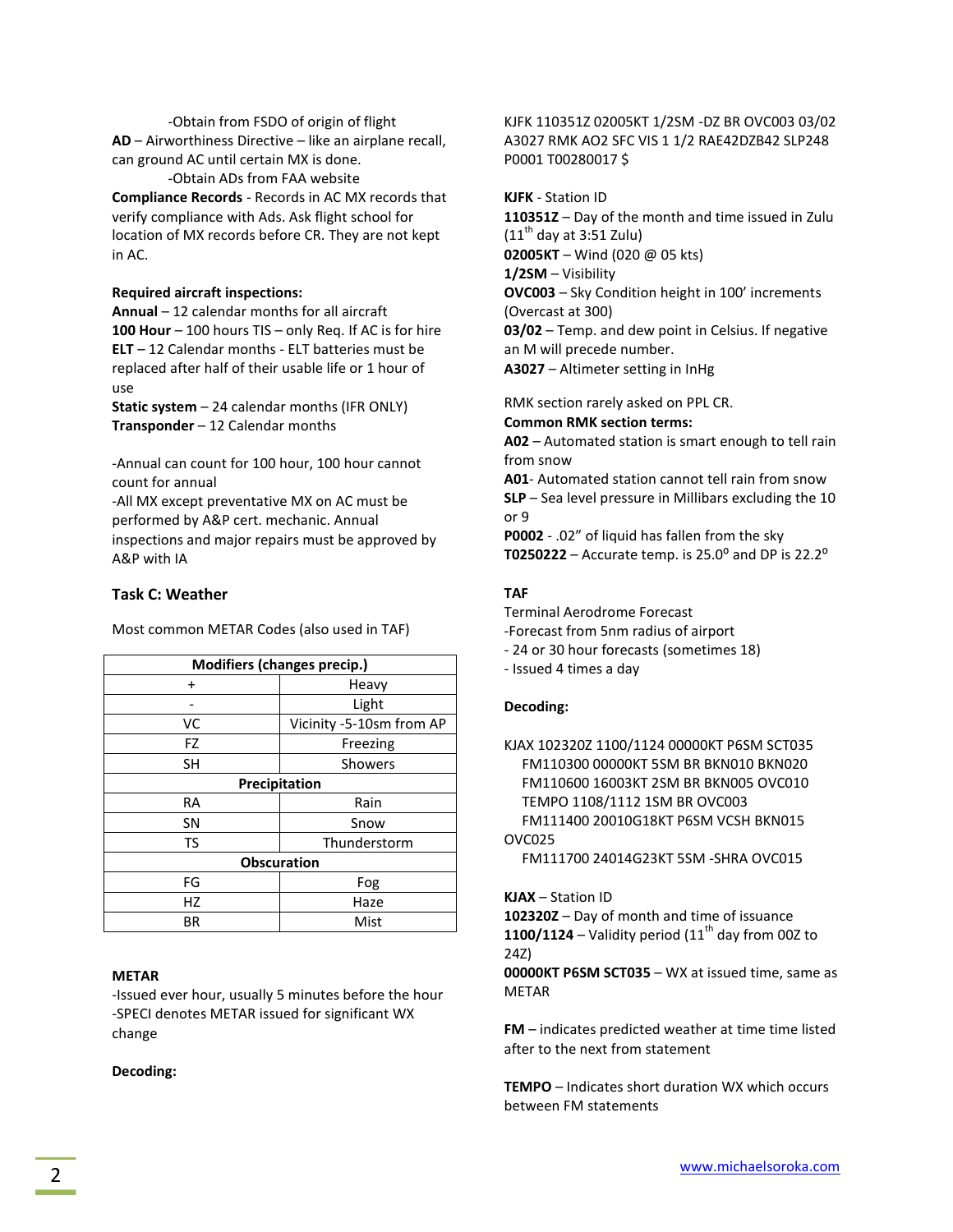#### **WX Observing Systems:**

**AWOS** – **A**utomated **W**eather **O**bserving **S**ystem **ASOS** – **A**utomated **S**urface **O**bserving **S**ystem – Improved AWOS **ATIS** – **A**utomatic **T**erminal **I**nformation **S**ervice – comes from tower

#### **Other forecasts/reports**

**FA** – Area Forecasts – Large forecasts for 6 sections of the US. Use for enroute WX **PIREP** – Pilot issued WX report **AIRMET** – WX advisory for turbulence, icing, IFR conditions, or mountain obscuration **SIGMET** – Very bad WX

# **Sources of WX information: Ground:**

-Aviationweather.gov -FSS from 1-800-WXBRIEF **Air:** -ATIS, ASOS, AWOS -FSS -Flight Watch on 122.2

# **Task D: Flight Planning**

Assure you are familiar with VFR flight planning

#### **Picking cruising altitude:**

-Must have reason for selecting altitude, cannot pick randomly

# **Steps:**

- 1. Must comply with 91.159 if above 3000' AGL if the DG will read between 0-179 odd thousands + 500 (3,500, 5,500). If the DG will read between 180-359, even thousands + 500 (4,500, 6,500)
- 2. Must meet terrain and obstruction clearance requirements
- 3. Must be high enough to allow suitable navigation via visual reference
- 4. Preferably high enough to allow time to troubleshoot a failed engine
- 5. Check cloud height predictions using TAF or Area Forecast– you must be able to remain VFR. Do not plan 5,500 if the forecasted WX says BKN040
- 6. Performance considerations The higher you climb, the faster your TAS will be for the same fuel burn… however, altitudes

above 6,500' are usually impractical for short duration XC flights in small planes.

#### **Picking a route:**

-Route does not need to be a straight line, Plan as needed to avoid restricted areas and tricky airspace -Plan a route with easily identifiable checkpoints - Plan a route with plenty of emergency landing fields if possible

#### **Picking checkpoints:**

- Most examiners like pilots to have checkpoints no more than 20nm apart… couldn't tell you why **Best checkpoints in order:**

- 1. Land features a big lake, bend in river, inlet, mountain, island, Adrien Brody's nose
- 2. Easily visible airports avoid grass strips or small private airports
- 3. Easily identifiable manmade obstacles like groupings of antennas or tall towers.
- 4. Intersections or bends in roads, railways, or power lines

#### **Pitfalls:**

-Avoid city boundaries during the day -Avoid terrain features at night -Do not pick a straight road or river as it will not provide your exact position -If selecting a checkpoint for your CR that you have not visually identified before, make sure you can spot in on Google maps

#### **Task E: National Airspace System**

Not as bad as you think  $=$ )

#### **VFR WX mins.**

All are 3-152 except the following (in order of importance:

- 1. G day below 1200: 1SM CC
- 2. B: 3 SM CC
- 3. E above 10k: 5-111
- 4. G day above 12000: 1-152
- 5. A: no VFR

#### **Airspace equipment and operating requirements:**

#### **In general:**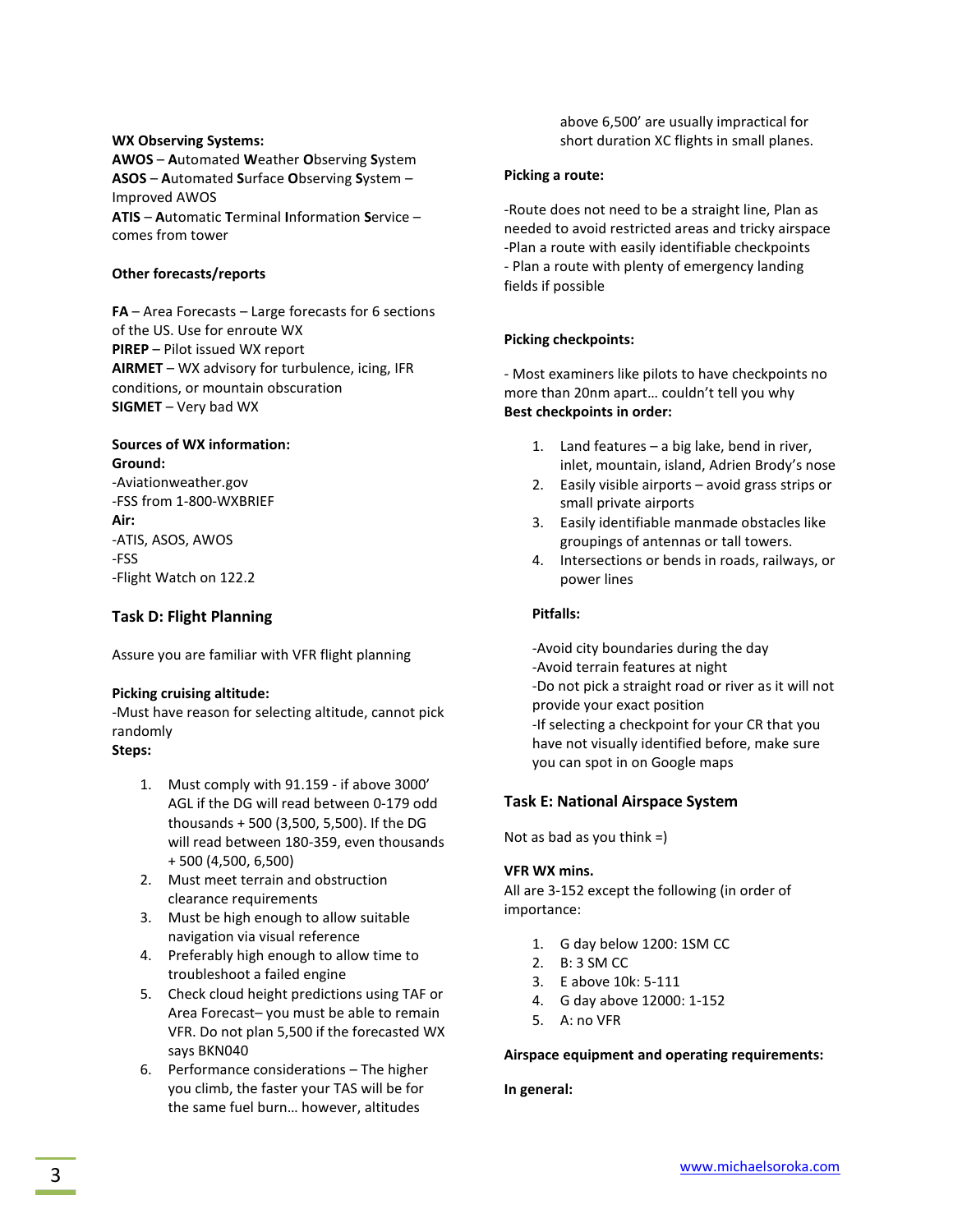- 1. Only **A** cannot be accessed by a private pilot
- 2. **B** and **C** need a mode C transponder
- 3. **D, B, C** require 2 way radio comms.
- 4. Establish 2 way comms. with tower in **D**
- 1. Establish 2 way comms. with approach controller in **B, C**

#### **More complex:**

- 1. **A** starts at 18,000 MSL and extends up to FL600
- 2. **B** Has no typical dimensions
- 3. **C** typically SFC-4000 inner 5nm radius, 1200-4000 outer 10nm radius
- 4. **D** typically SFC 2500 MSL 4nm radius
- 5. **G** usually starts at the surface and extends up to 1,200 AGL or 14,500 MSL depending on the area
- 6. **E** is everywhere that isn't occupied by other airspace

#### **Special use Airspace (common ones):**

| Prohibited area      | No entry                       |  |
|----------------------|--------------------------------|--|
| Restricted area      | <b>If HOT:</b> No entry        |  |
|                      | <b>IF COLD:</b> Can enter with |  |
|                      | ATC permission                 |  |
| MOA                  | <b>IF HOT:</b> Can enter but   |  |
|                      | <b>FXFRCISE EXTREME</b>        |  |
|                      | <b>CAUTION!</b>                |  |
|                      | <b>IF COLD: Can Enter</b>      |  |
| Alert Area           | Marks an area with             |  |
|                      | some hazard to aircraft        |  |
| Special Conservation | Pilots are requested to        |  |
| areas                | above 2000' AGL so the         |  |
|                      | manatees don't cry             |  |

**TASKS F AND G: ARE USUALLY AIRCRAFT SPECIFIC, MAKE SURE YOU REVIEW THESE WITH YOUR INSTRUCTOR. AIRCRAFT SPECIFIC SHEETS COMING SOON!**



Sourced from FAA-H-8083-25

# **Task J: Aeromedical Factors**

| Aliment                                                                           | Cause                                                                                                                                  | Symptom                                                                           | Corrective action                                                                                                                    |
|-----------------------------------------------------------------------------------|----------------------------------------------------------------------------------------------------------------------------------------|-----------------------------------------------------------------------------------|--------------------------------------------------------------------------------------------------------------------------------------|
| Hypoxia $-4$<br>types<br>1. Hypoxic<br>2. Hypemic<br>3. Histotoxic<br>4. Stagnant | 1. Alt to high<br>2. CO poisoning<br>(perhaps from<br>exhaust shroud<br>heater)<br>3. Alcohol or<br>drugs<br>4. pulling to<br>many G's | Cyanosis-<br>bluing of<br>fingernails<br>and lips<br><b>Dizziness</b><br>Euphoria | 1.Decrease<br>altitude<br>2. open window to<br>vent CO<br>3. don't do drugs<br>4. shouldn't have<br>pulled that hard<br>on the stick |
| Hyperventilation                                                                  | Stress or<br>anxiety                                                                                                                   | Dizziness,<br>hard to<br>control<br>breathing                                     | Talking, having<br>them relax                                                                                                        |
| Middle ear<br>and sinus<br>problems                                               | Infection or<br>mucus blocks<br>sinuses and<br>makes it<br>difficult for<br>them to<br>equalize<br>pressure                            | pain in ear<br>or sinuses<br>especially<br>when<br>descending                     | Don't fly sick                                                                                                                       |

# **ATC Light Gun Signals:**

| <b>Color and Type of Signal</b> | <b>Aircraft on the Ground</b>          | <b>Aircraft in Flight</b>                                                 |
|---------------------------------|----------------------------------------|---------------------------------------------------------------------------|
| <b>Steady green</b>             | Cleared for takeoff                    | Cleared to land                                                           |
| <b>Flashing green</b>           | Cleared for taxi                       | Return for landing (to be followed<br>by steady green at the proper time) |
| <b>Steady red</b>               | <b>Stop</b>                            | Give way to other aircraft and<br>continue circling                       |
| <b>Flashing red</b>             | Taxi clear of the runway<br>in use     | Airport unsafe, do not land                                               |
| <b>Flashing white</b>           | Return to starting point<br>on airport | Not applicable                                                            |
| Iternating red and green        | Exercise extreme caution!!!!           | Exercise extreme caution!!!!                                              |

Sourced from FAA-H-8083-25

# **Aeronautical charts:**

#### **3 VFR charts:**

- 1. **WAC** Word Aeronautical Chart Scale 1:1,000,000 – Used for flight planning and by higher flying faster aircraft. Some detail lost.
- 2. **Sectional** Scale 1:500,000 Most common VFR chart
- 3. **TAC** Terminal Area Chart scale 1- 250,000 – published for select terminal areas where increased detail is necessary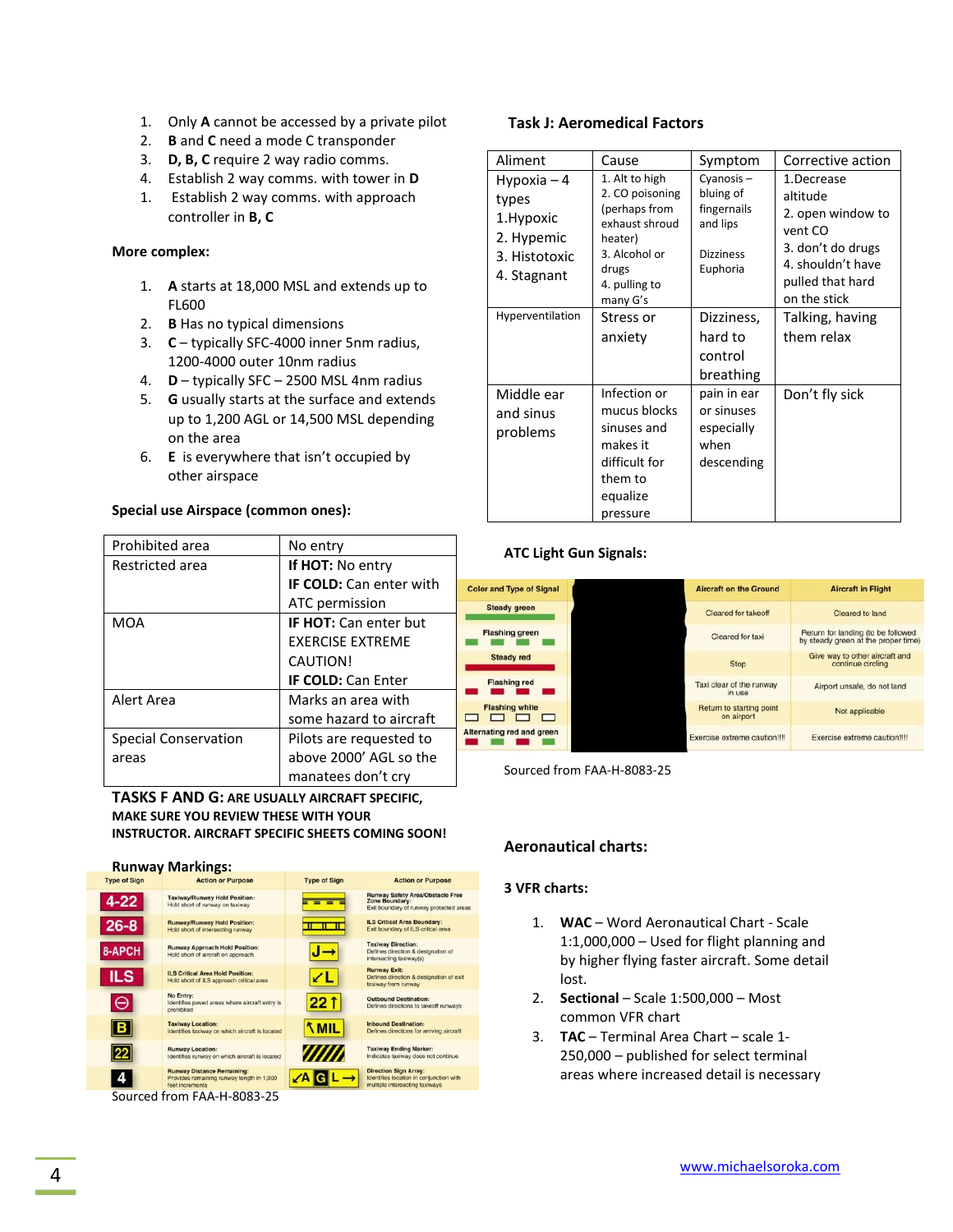**10 most commonly asked aeronautical chart symbols (Sourced from FAA Aeronautical Chart Users Guide):** 

#### **1. Class D Airspace boundary**



# **2. Class C airspace Boundary**



#### **3. Class B airspace boundary**



**4. Blue Vs. Magenta airports**



some which may be closed, are shown for visual identification purposes.

# **5 and 6. MOA and Restricted airspace SPECIAL USE AIRSPACE**  $R - 6401$ <br> $W - 518$ Only the airspace<br>effective below 18,000<br>feet MSL is shown. The type of area shall<br>be spelled out in large<br>areas if space permits. **PROHIBITED, RESTRICTED**<br>or WARNING AREA ALERT AREA **INCENTRATED STUDENT**<br>HELICOPTER TRAINING ALERT AREA VANCE 2 MOA MILITARY OPERATIONS<br>AREA (MOA)

#### **7. MEF**



#### **8 and 9. Class E starts at 700 and SFC respectively**





**10. Mode C Veil**